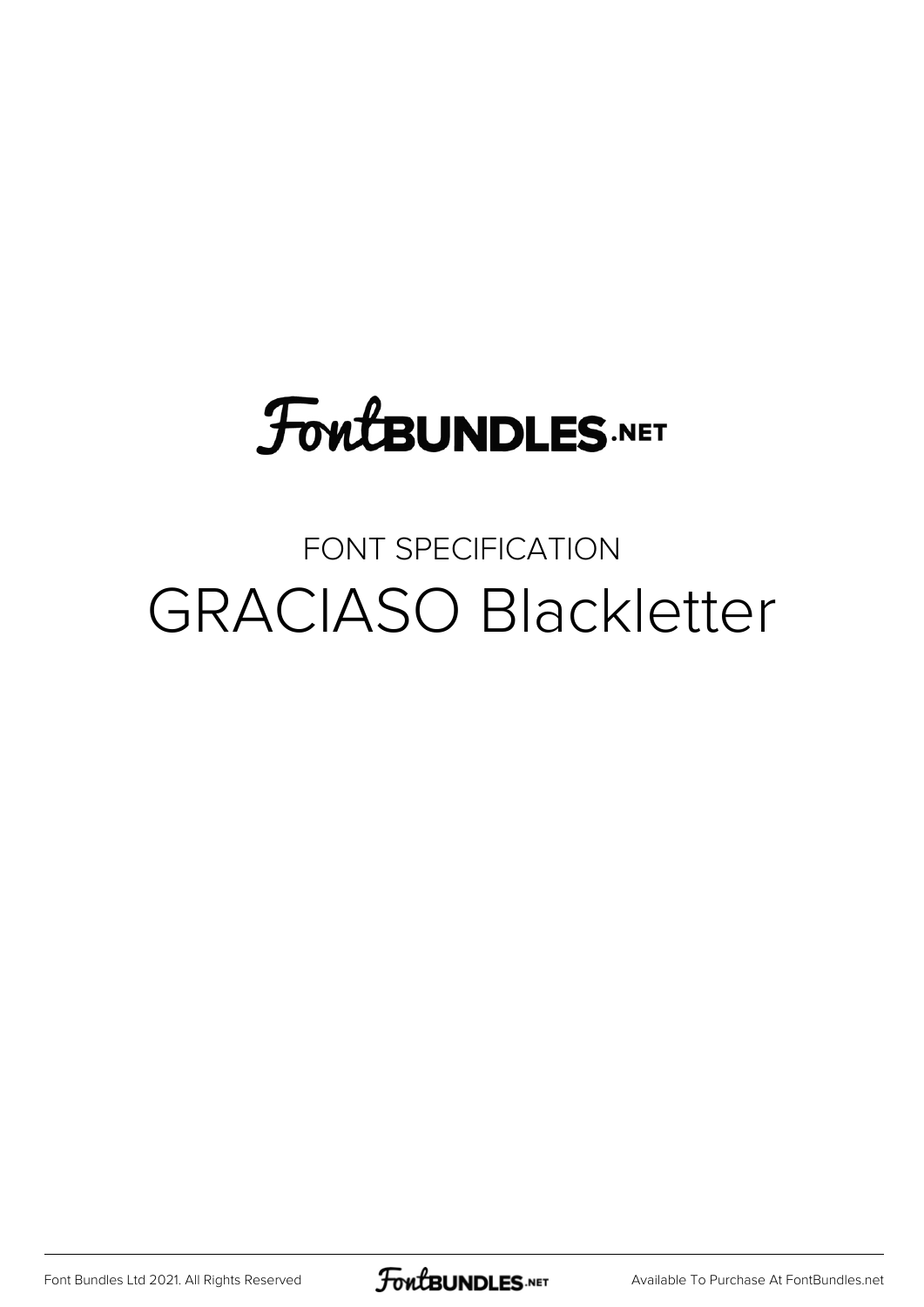Graciaso - Regular

**Uppercase Characters** 

# **NEGOGE GHIJHLIM NO BEGIU** 计时装分段

Lowercase Characters

## abcdoeghijklmaopqrsTuvwxyz

**Numbers** 

#### 0133456789

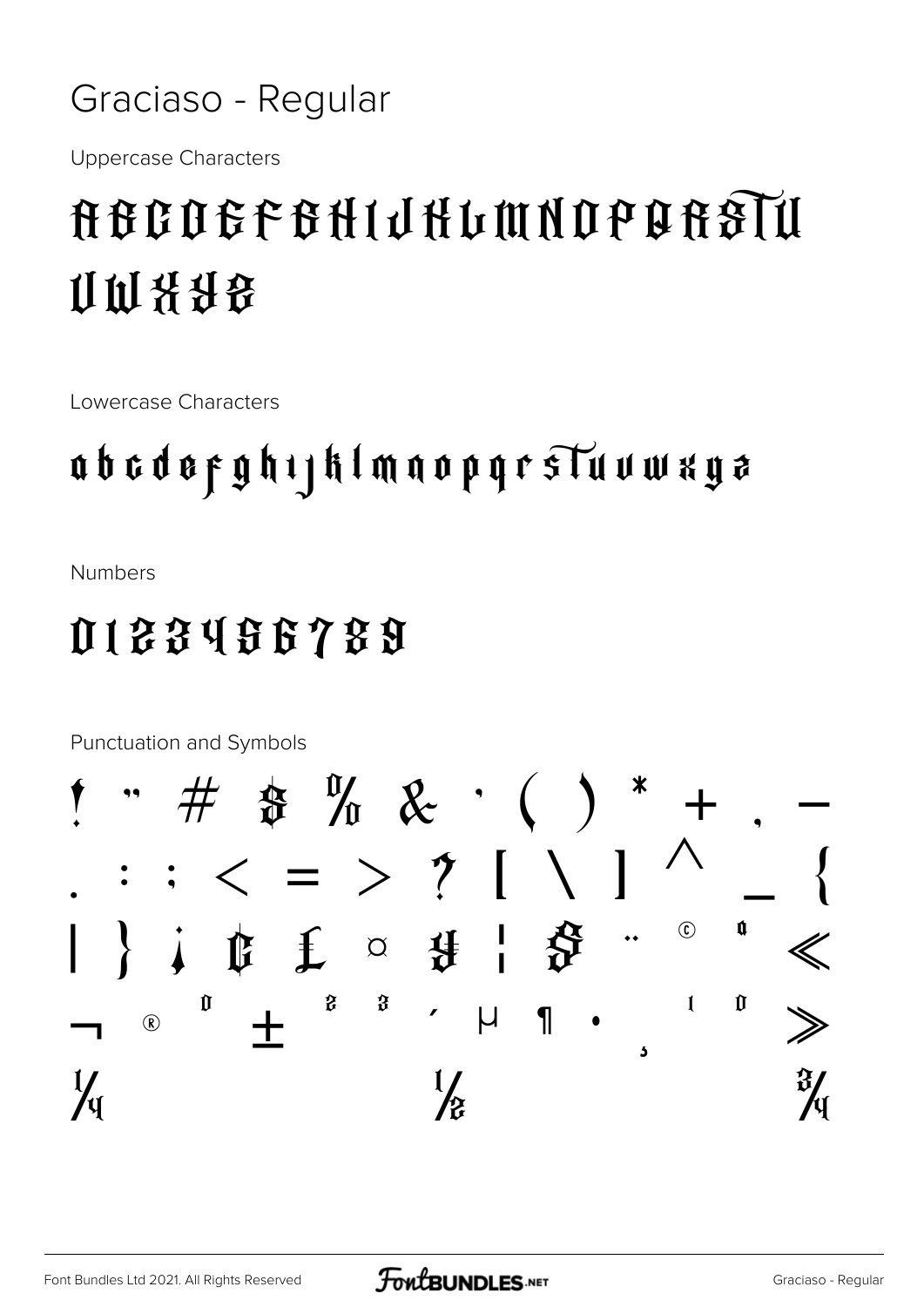All Other Glyphs

|                 |  |                                              | $\hat{H} \quad \hat{H} \quad \hat{H} \quad \hat{H} \quad \hat{H} \quad \hat{H} \quad \hat{H} \quad \hat{H}$                                                                                                                                                                                                                                                                                                                                                                               |                         |                      |
|-----------------|--|----------------------------------------------|-------------------------------------------------------------------------------------------------------------------------------------------------------------------------------------------------------------------------------------------------------------------------------------------------------------------------------------------------------------------------------------------------------------------------------------------------------------------------------------------|-------------------------|----------------------|
|                 |  |                                              | $\begin{array}{ccccccccccccc}\n\hat{\mathbf{t}} & \hat{\mathbf{t}} & \hat{\mathbf{t}} & \hat{\mathbf{t}} & \hat{\mathbf{t}} & \hat{\mathbf{t}} & \hat{\mathbf{t}} & \hat{\mathbf{t}} & \hat{\mathbf{t}} & \hat{\mathbf{t}} & \hat{\mathbf{t}} & \hat{\mathbf{t}} & \hat{\mathbf{t}} & \hat{\mathbf{t}} & \hat{\mathbf{t}} & \hat{\mathbf{t}} & \hat{\mathbf{t}} & \hat{\mathbf{t}} & \hat{\mathbf{t}} & \hat{\mathbf{t}} & \hat{\mathbf{t}} & \hat{\mathbf{t}} & \hat{\mathbf{t}} & \hat$ |                         |                      |
|                 |  |                                              | $\begin{array}{ccccccccccccccccc} \hat{U} & \hat{U} & \hat{U} & \hat{U} & \hat{U} & \times & \hat{U} & \hat{U} & \hat{U} & \hat{U} & \end{array}$                                                                                                                                                                                                                                                                                                                                         |                         |                      |
|                 |  |                                              | $\hat{\mathfrak{U}}\quad \  \  \, \ddot{\mathfrak{U}}\quad \  \, \hat{\mathfrak{U}}\qquad \, \mathfrak{h}\quad \  \  \, \mathfrak{h}\qquad \, \mathfrak{f}\qquad \  \  \, \dot{\mathfrak{u}}\qquad \  \  \, \dot{\mathfrak{u}}\qquad \  \, \dot{\mathfrak{u}}\qquad \  \, \dot{\mathfrak{u}}\qquad \qquad \, \dot{\mathfrak{u}}\qquad \qquad \, \dot{\mathfrak{u}}\qquad \qquad \, \dot{\mathfrak{u}}\qquad \qquad \, \dot{\mathfrak{u}}\qquad \qquad$                                    |                         | $\tilde{\mathbf{u}}$ |
|                 |  |                                              | $\ddot{\mathbf{u}}\quad\mathring{\mathbf{u}}\quad\mathring{\mathbf{u}}\quad\mathring{\mathbf{u}}\quad\mathring{\mathbf{u}}\quad\mathring{\mathbf{u}}\quad\mathring{\mathbf{u}}\quad\mathring{\mathbf{u}}\quad\mathring{\mathbf{u}}\quad\mathring{\mathbf{u}}$                                                                                                                                                                                                                             |                         |                      |
| $i \hat{i}$ $i$ |  | $\mathfrak{H}$ $\mathfrak{h}$ $\mathfrak{d}$ | $\mathbf{\acute{v}}$                                                                                                                                                                                                                                                                                                                                                                                                                                                                      | $\hat{\mathbf{\theta}}$ | $\tilde{\mathbf{0}}$ |